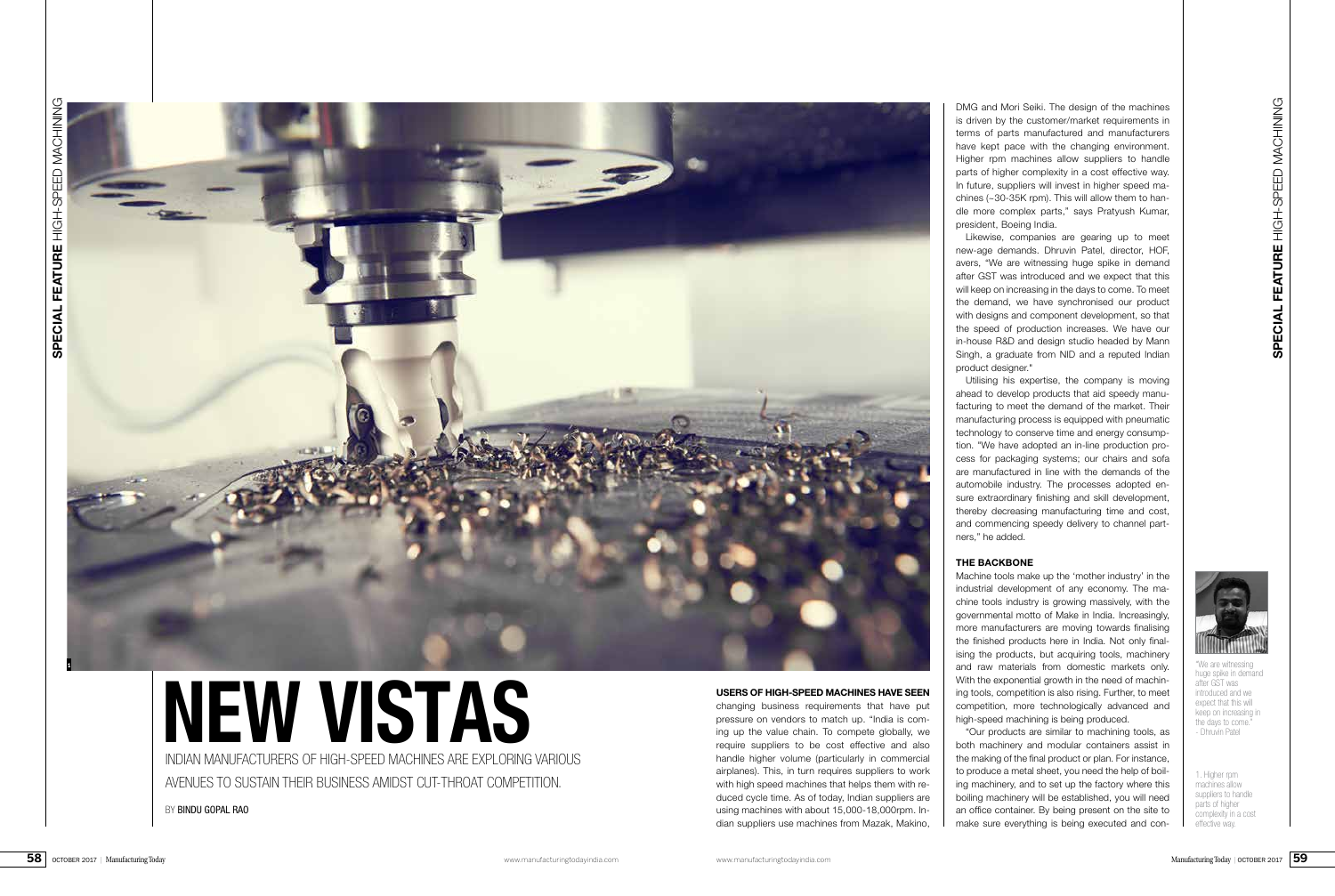he design of the achines is driven by equirements in terms



struction is going as per schedule, you will need to have a shelter on site where, one can work, sleep, prepare lunch, accommodate staff, store raw material and make other required human necessities. This is done in modular containers now," says Ashish Budhiraja, CEO, AB Sea Container.

#### **PRICE RIGHT**

CNC machines are getting increasing expensive due to R&D efforts, but, on the contrary, the market is seen as price-sensitive. "The costs of the machine have not changed significantly, however currency fluctuation and change in labour rate index in the developed countries (Europe/Japan/USA) can affect the landed price of the machine. The organisation decides on higher technology machines depending on a few parameters like volume of the part/longevity of order, accuracy required and productivity benefits. Higher accuracy machines allow higher productivity and enable suppliers to compete better. So, overall, it should not impact the cost v/s return paradigm," says Kumar.

2. Dynamatic Technologies getting ready with Chinook structures.

f parts manufactured and manufacturers have kept pace with the changing environment. - Pratyush Kumar

#### **SOFTWARE MATTERS**

A lot of machining skill development is now getting shifted to Machine Design Centres, the CNC soft-

ware literature and product performance is more important to users than ever before. Manufacturers naturally need a great after sales support from vendors. "For us, we have recently installed a CNC wood-cutting machine and multi-boring, which very precisely cut as per requirement. Due to the rising competition rates of these machines, rates have dropped down. Now is the correct time to move towards more advanced and completely computeroperated machinery. This will save labour cost and labour compliances," says Patel.

"The CNC software literature and product performance is more important than ever before; the newer machines are more versatile and support programmes that can be generated/fed into the machine right from the product model/design. The controls of the machines are standardised to make the programming and operator job easy. The machine users are moving towards software that is widely used by their customers so that there is standardisation," says Kumar.

#### **TECH TALK**

Technology obsolescence is a major issue in highspeed machining as new innovative ideas emerge regularly. Organisations are naturally making specific strategies to combat this by getting into alliances or tie-ups through strategic FDI investments or otherwise. They are also focused on making their ongoing systems and machinery better, and providing customers better results, both quality and efficiency wise.

"We are a design-centric company. All our products and components are specially designed by our R&D team to meet our company's vision to produce aesthetically-designed furniture using

"Our products are similar to machining tools, as both machinery and modular containers assist in the making of the final product or plan." - Ashish Budhiraja

modern German technologies. We invest heavily in R&D, thereafter producing components with specially designed dyes. Later, our vendor development is done to produce desired quality and quantity through a documented process. Our vendors also follow stringent quality norms like us to meet both ends and produce premium-quality furniture products. As HOF is design-centric, we lay em-

TECHNOLOGY OBSOLESCENCE IS A MAJOR ISSUE IN HIGH-SPEED MACHINING AS NEW INNOVATIVE IDEAS EMERGE REGULARLY.

MORE MAKERS ARE NOT ONLY FINALISING PRODUCTS, BUT ACQUIRING MACHINERY AND RAW MATERIALS FROM DOMESTIC MARKETS ONLY.

**2**